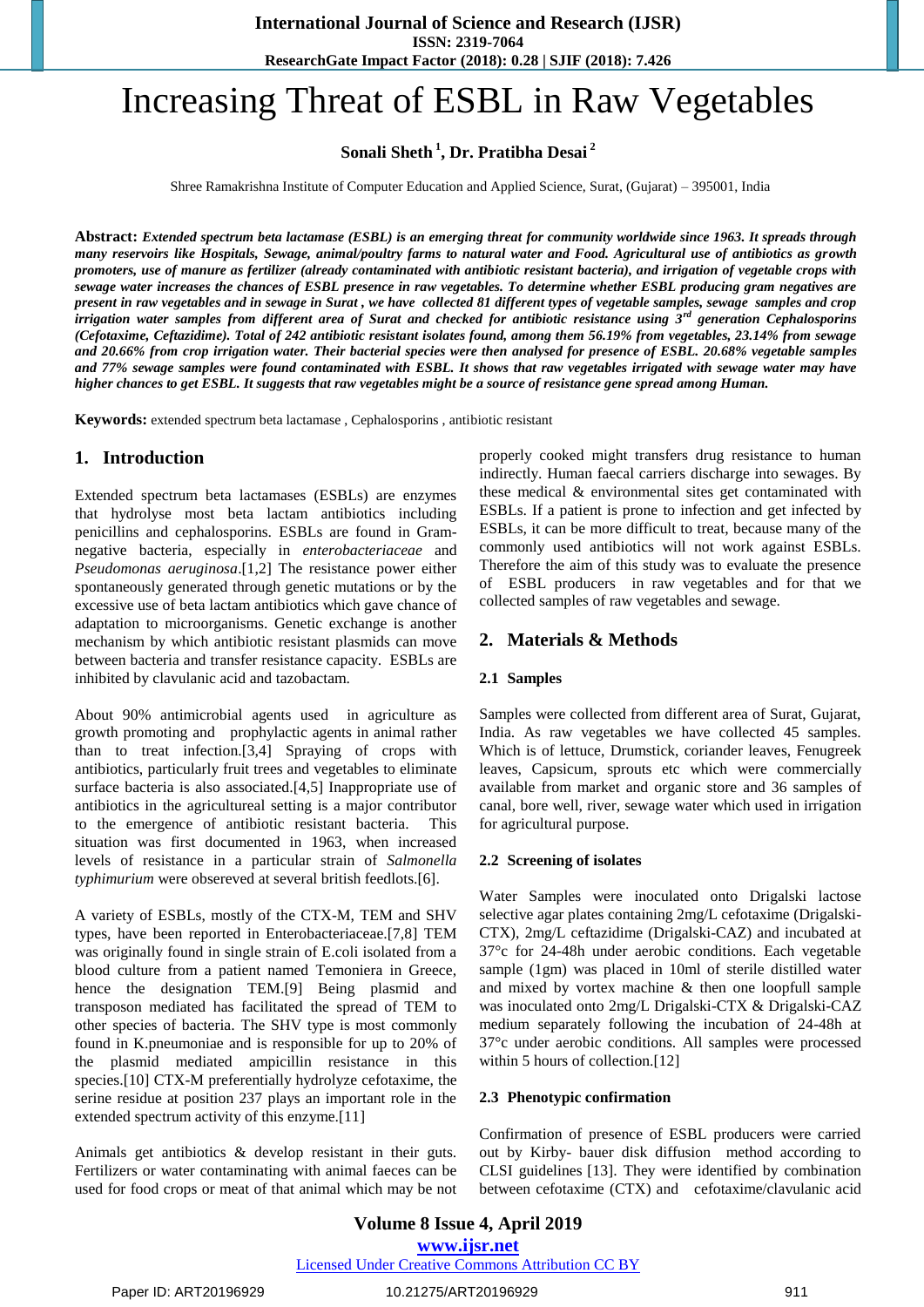(CEC) and similarly with Ceftazidime (CAZ) and ceftazidime/clavulanic acid (CAC) discs. The concentration was 30µg of Cefotaxime & Ceftazidime & 10µg of clavulanic acid according to CLSI guidelines. The procedure was followed by inoculating antibiotic resistant isolate from Drigalski medium (turbidity according to 0.5 McFarland) through spreading swab on Mueller-Hinton agar, placing commercially available antibiotic disks with proper distance to each other & incubation of 24- 48h at 37°c under aerobic conditions.

#### **2.4 Bacterial species identification**

ESBL producers identified from morphological characteristics of colony, Gram staining reaction, Motility, various biochemical test with reference of Bergey's Manual of Systematic Bacteriology 2005

## **3. Result**

Out of 81 samples collected - 45 of raw vegetables and 36 of water samples, there were growth of gram negative rods as the medium used was selective for isolation of Gram negative bacteria. Except 9.87% of the total sample- 90.12% all showed growth of Antibiotic resistant gram negatives. Percentage ratio of isolates which shows resistance towards ceftazidime, Cefotaxime or towards both is shown in figure1.



shows resistance against  $3<sup>rd</sup>$  generation cephalosporins (cefotaxime(CTX), ceftazidime(CAZ))

13.23% of the  $3<sup>rd</sup>$  generation cephalosporin resistant isolates from raw vegetables were possessing ESBL producers. Which results in 20.68% prevalence of ESBL in raw vegetables. ESBL producers were confirmed by Kirby-bauer disk diffusion method according to CLSI guidelines shown in figure 2.



**Figure 2:** Figure 2A Shows difference of zone size between  $3<sup>rd</sup>$  generation cephalosporin and its inhibitor (CTX/CEC, CAZ/CAC) which confirms ESBL producer as ESBL producer can't resist the antibiotic in presence of inhibitor. Figure 2B shows no difference of zone size which confirms non ESBL producer according to CLSI and EUCAST guidelines.

From total sewage water samples  $56$  gram negative  $3<sup>rd</sup>$ generation cephalosporin resistants were isolated, of which 37.5% were ESBL producers and resulted in 77.77% prevalence of ESBL producers in Sewage. The prevalence of ESBL producers is higher in Sewage compare to water and raw vegetables as shown in figure 3.



**Figure 3:** Prevalence of ESBL producers in different samples collected from different area of Surat during study period.

By performing various biochemical tests according to Bergey's Manual of Systematic Bacteriology 2005 it was found that among total isolates 21.66% ESBL producers were from *Escherichia* genus*, 31.66%* from *Serratia* genus and others were from *Salmonella, Enterobacter, Providencia, Citrobacter, Leminorella, Yersinia, Kluyvera*  and *Cedecea* genus as shown in figure 4.

## **Volume 8 Issue 4, April 2019 www.ijsr.net** Licensed Under Creative Commons Attribution CC BY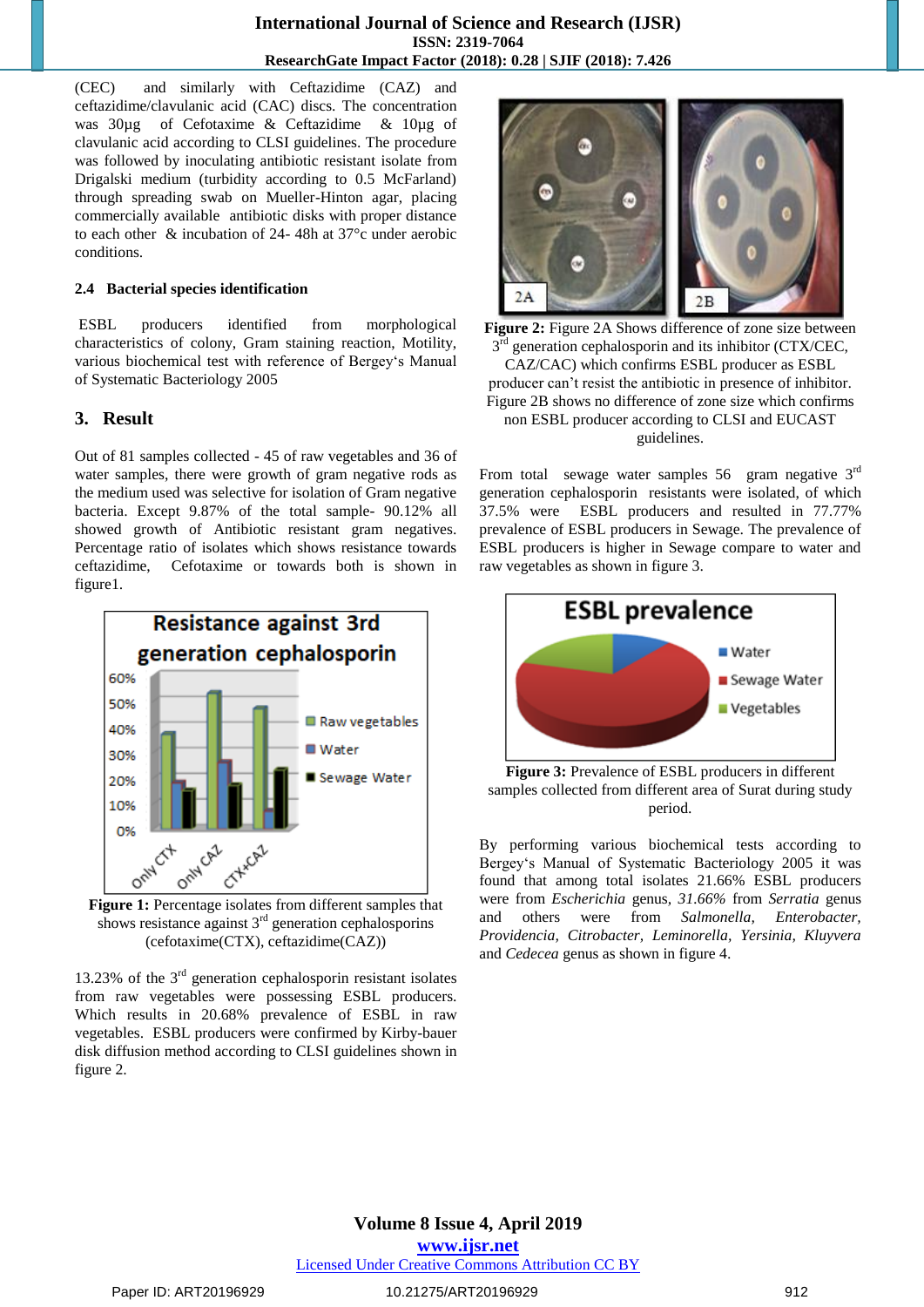#### **International Journal of Science and Research (IJSR) ISSN: 2319-7064 ResearchGate Impact Factor (2018): 0.28 | SJIF (2018): 7.426**



Figure 4: Percentages of Bacterial species isolated from raw vegetable and water samples which were resistant towards 3<sup>rd</sup> generation cephalosporins- Cefotaxime (CTX), Ceftazidime(CAZ) and also extended spectrum beta-lactamase(ESBL) producers.

#### **4. Discussion**

There are studies that indicate vegetables as a possible route for spreading of resistance genes throughout community. [14,15,16,17] Since last 70 years level of antibiotic genes in soil is increasing [18]. Aquatic system and sewage are also reservoirs of antibiotic resistance genes due to antibiotic use and waste disposal [14,19,20]. Fresh produce can also become contaminated during processing. [15]. Because of the use of manure only , no pesticides and a different processing of different microorganisms , contaminants found on organic produce compared to conventionally grown vegetable [21]. We found that many enterobacterial spp. Other than *Escherichia coli* are responsible for antibiotic resistance. Studies suggest that these enterobacterial spp may act as a reservoir of mobile drug resistance genes and transfer them to non-pathogenic *Escherichia coli* present in gut [22,23]. In a study of ESBL producing *Enterobacteriaceae* in different environments, 0.4% foods found to harbor ESBL producing *Escherichia coli* and *Klebsiella pneumonia*. [14]. In 2014 Reuland EA reported about 6% prevalence of ESBL producing Enterobacteriaceae in raw vegetables in Amsterdam [24]. Prevalence of ESBL producing *Enterobacteriaceae* in vegetables imported from Dominican Republic, India, Thailand, and Vietnam was 25.4% [25].

### **5. Conclusion**

From the present study it can be concluded that prevalence of ESBL producing *Enterobacteriaceae* in raw vegetables is increasing and raw vegetables can be a route of emergence of extended spectrum beta-lactamase in community and environment. Elimination of excess use of antibiotics in agriculture, discovery of effective antibiotics for resistant bacteria, monitoring the prevalence of ESBL producers in environment are certain practices which may decrease the threat of ESBL in raw vegetables.

### **References**

- [1] Bradford P Extended spectrum beta lactamase in the 21 century: characterization, epidemiology, and detection of this important resistant threat. Clinical Microbiol Rev, vol. 14, issue 4 pp. 933-951, 2001.
- [2] Nordmann P. Guibert M. Extended spectrum betalectamases in Pseudomonas aeruginos. Journal of antimicrobial chemotherapy A. vol. 42, n° 2, pp. 128- 131[, 1998.](http://www.refdoc.fr/Recherchevolnum?issn=0305-7453&anneeSerie=1998)
- [3] Chadwick DJ, Goode J, organizers. Antibiotic resistance: origins, evolution, selection and spread. Ciba foundation symposium 207. New york : John Wiley and sons, chap-1-3,5,8,9 book, 1997.
- [4] US office of Technology Assessment. In: Impacts of antibiotic Resistance bacteria. Washington (DC): US Government Printing Office, chap-1, 2, 7 book, 1995.
- [5] Levy SB. The antibiotic paradox. How miracle drugs are destroying the miracle. New York: Plenum Press ; 1992**.**
- [6] Khachatourians GG. Agricultural use of antibiotics and the evolution and transfer of antibiotic-resistant bacteria. Cmaj. 159(9):1129–36, 1998.
- [7] Bush K, Jacoby GA. Updated fuvtional classification of beta lactamses. Antimicrobial agents and Chemotherapy Vol.54 pp 969-976, 2010.
- [8] Poirel L. Bonnin R, Nordmann P. Genetic support and diversity of acquired extended spectrum beta-lactamases in Gram negative rods. Infection, Genetics and Evolution Vol.12 pp. 883-893, 2012.
- [9] Medeiros, A.A. Beta-lactamases Br.Med.Bull Vol40 pp18-27, 1984.
- [10] Tzouvelekis, L.S., and R.A.Bonomo. SHV-type betalactamases. Current Pharmaceutical design vol 5 pp 847-864, 1999.

### **Volume 8 Issue 4, April 2019**

**www.ijsr.net**

Licensed Under Creative Commons Attribution CC BY